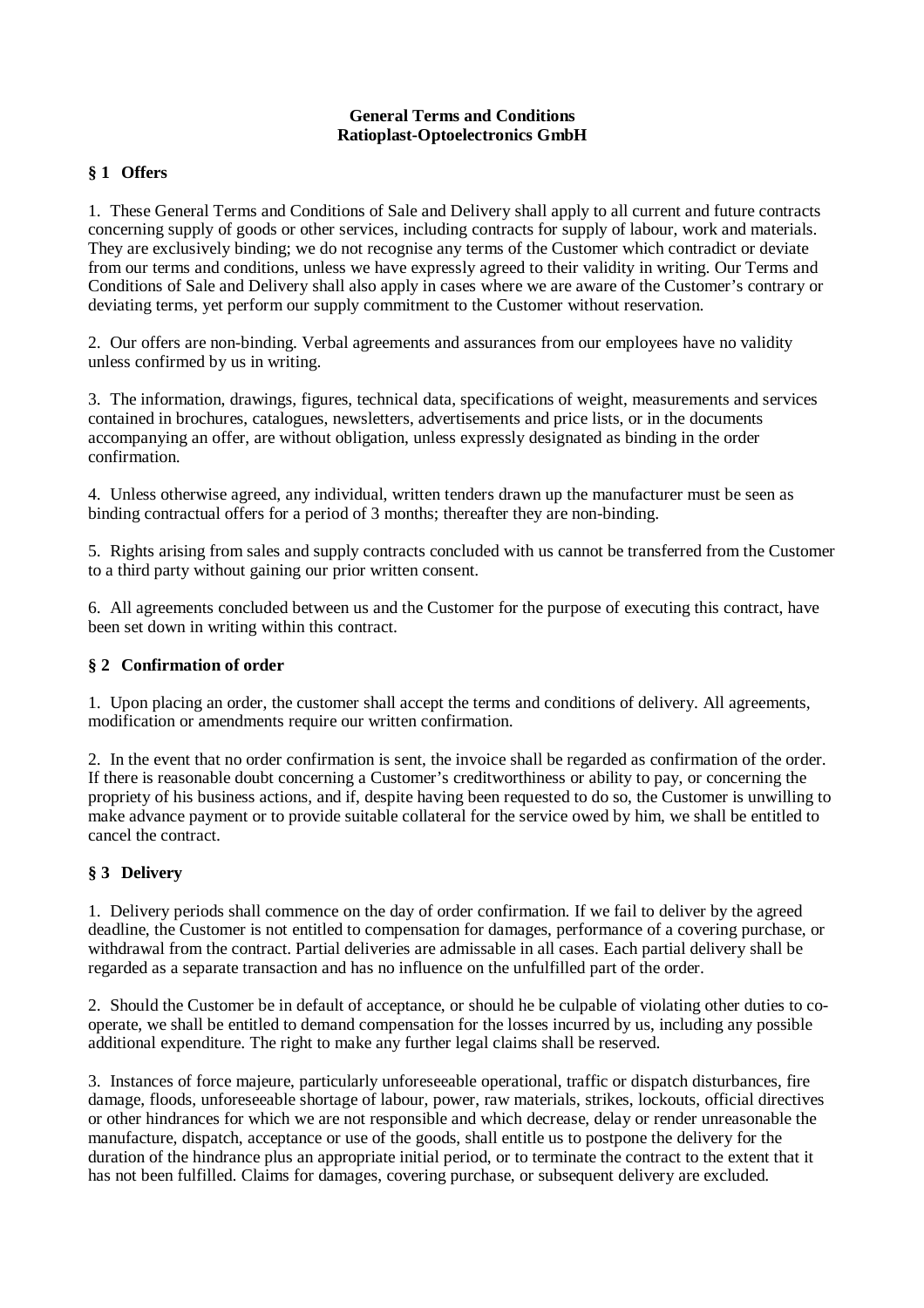## **§ 4 Transportation risk**

1. The risk of destruction, loss, or damage of goods shall pass from us to the Customer, as soon as the goods have been dispatched by our vehicles or forwarding agents and transferred to the Customer or, in case of pick-up by the Customer, as soon as goods have been prepared for dispatch. To the extent that the conditions of § 3 para. 2 apply, the risk of accidental loss or deterioration in the object of sale shall pass to the Customer at the time when default of acceptance or debtor's delay occurs. Goods not accepted by the Customer will be warehoused at the Customer's expense and risk.

2. Dispatch is effected to the best of our judgement, but without guarantee for the cheapest shipment method and with exclusion of any liability. Shipment is at the risk of the recipient. To the best of our ability, goods shall be delivered in standard packaging, but excluding insurance. Transport and liability insurance is only taken out at the Customer's express request and at his expense. Express goods are always treated as nonprepaid orders.

## **§ 5 Warranty**

1. General:

a) We shall ensure that the products are free from material defects and defects caused by poor processing or construction techniques. The warranty does not cover natural wear and tear, or damage caused by improper handling on the part of the Customer or a third party. We cannot provide any guarantee for special custom orders that have been manufactured according to specifications or construction documents received from the Customer, insofar as the defect is connected to these construction documents.

b) Notwithstanding the customer's duty to examine and notify defects, liability for breach of warranty only arises if we are notified of the defect in writing immediately upon its discovery, and if this is accompanied by supporting documents, samples, packing slips and reference to the invoice number and invoice date. The rejected item should be withdrawn from use as soon as possible. The Customer shall bear the burden of proof in terms of hidden defects.

c) Warranty claims are excluded if the customer processed or sold the goods after he discovered or ought to have discovered the defect. The same applies if the Customer has personally carried out repair work without authorisation. Any guarantee on our part does not apply if our operating or maintenance instructions are not adhered to, changes made to the objects purchased, parts exchanged, or sales materials used which do not meet the original specifications.

2. Promotional claims

a) The Customer shall bear the burden of proof that a promotional claim was causal for his purchase decision.

b) We shall assume no liability whatsoever for promotional claims made by third parties.

3. Claim for supplementary performance

a) The Customer has the right to a reduction in the purchase price, withdrawal from the contract and compensation only if, in the event of a defect, we fail to remedy the defect or to deliver a replacement within a reasonable period of time, or if the defect is not rectified after a second attempt. In the event of remedy of defects, we shall be obliged to bear all necessary expenses, in particular transport, labour and material expenses, except when these increase because the goods are brought to a place other than the place of performance. Goods may only be returned with our consent. The Customer bears the cost of returns, for which he is responsible.

b) The Customer is only entitled to demand remedy of a defect if the object purchased shows a considerable defect. Materiality shall exist if, from the point of view of an objective third party, the value or suitability for use is considerably reduced.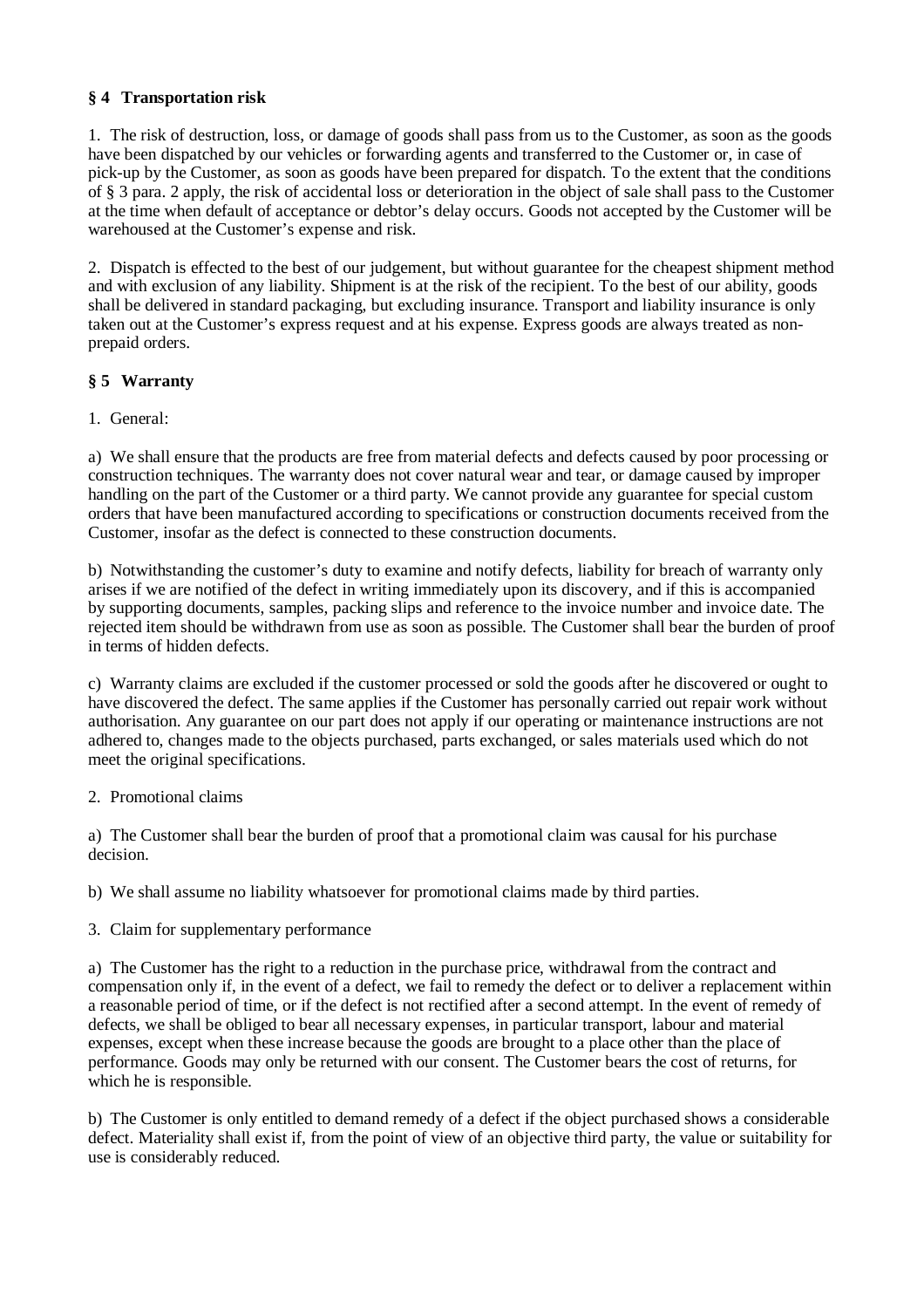c) We reserve the right to decide if the claim for supplementary performance shall be met by repair or delivery of a replacement.

### 4. Right of withdrawal

a) With the exception of the settlement of claims and rights concerning a defect, the contracting party is only entitled to withdraw from the contract if we are at fault.

b) If we are obliged to compensate for the loss of value within the meaning of § 346 para. 2 of the German Civil Code, withdrawal from the contract by the customer shall be excluded.

5. Damage and expenditure reimbursement

Should the Customer demand reimbursement of expenditure instead of demanding compensation in lieu of performance, this claim is then limited to the level of expenditure a reasonable third party would have incurred.

### 6. Statute of limitations

a) The defects warranty period shall apply for 24 months. The warranty period shall commence on the date of delivery. This statute of limitations and the commencement of the period are also valid in the event of a breach of duties beyond material or legal defects.

b) The statute of limitations is not impaired by negotiations commenced at the request of the Customer.

# **§ 6 Liability**

1. Unless otherwise expressly stated in these provisions, the Customer does not have the right to claim damages which have arisen, irrespective of the legal grounds, against us or our employees, co-workers, representatives, other assistants or vicarious agents, due to a breach of contractual, pre-contractual or statutory duties, so long as the breach of these duties was not deliberate or due to gross negligence.

2. Point 1. does not apply if it would exclude liability for a violation of major contractual obligations. In that case, liability is not excluded, but limited to damage which can reasonably be expected.

3. These regulations shall apply to all losses, with the exception of personal injury. Compulsory legal provisions regarding liability, e. g. under the German Product Liability Act, remain unaffected.

# **§ 7 Payment date**

1. Unless otherwise agreed at the time of contract, our invoices shall be issued in euros; payment is strictly net and due within 10 days of the invoice date, provided no other payment date has been agreed. If the agreed payment deadlines are exceeded, the statutory consequences of default shall commence without the need for a reminder. The default interest rate for claims for payment amounts to eight percentage points above the base lending rate; we shall reserve the right to establish and claim for higher default damages.

2. The issuing of bills of exchange requires our explicit consent; they are accepted in lieu of payment.

3. In the event of complaints due to defects, a right of retention may only be claimed if the defect has been accepted by us or legally determined. The Customer is only entitled to the right to offset if his counter claims have been declared final and absolute in a court of law or if they have been recognised by us.

4. Should the value of the recognised defect amount to less than 30% of the total order value, only 30% of the total purchase price may be retained. Instalments should be made within the agreed payment period for the remaining amount of 70%. The right of retention is excluded if defects in the object of sale have been caused by traders.

5. A discount on new invoices is not permitted as long as older invoices are still due for payment. Should the payment deadlines be exceeded by more than two weeks, our total claim resulting from the deliveries shall be due immediately, even if other terms of payment have been agreed to some extent.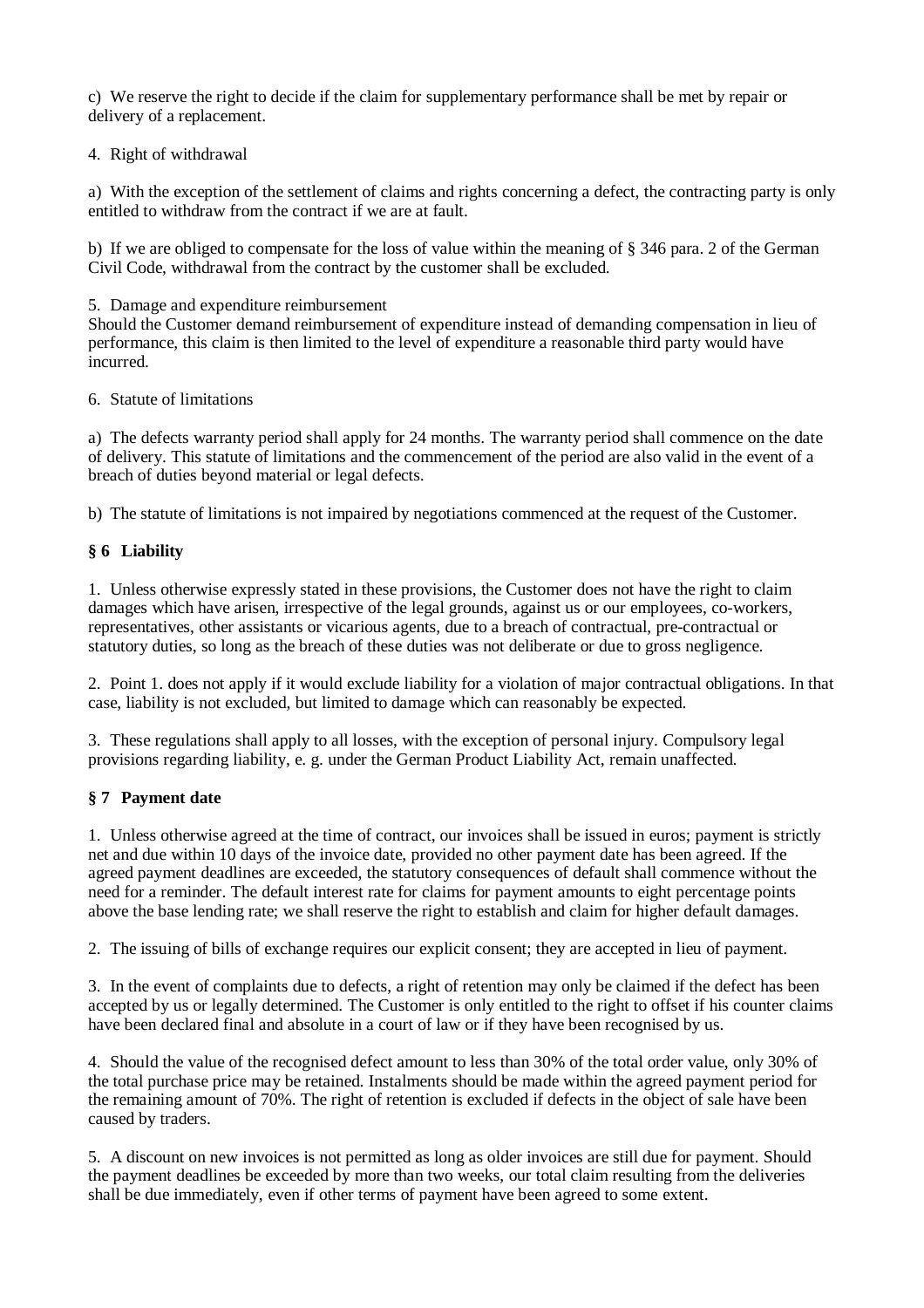### 6. Further claims for default damages shall remain unaffected.

# **§ 8 Retention of title**

1. The delivered goods shall remain our property until all accounts to which we are entitled from the Customer as a result of the business relationship have been paid in full. If our claim for payment is to be paid under a current account arrangement, and balance of the account has been drawn and accepted, this shall not affect our retention of title. In the event that the Customer is in breach of contract, especially if he is in default with payment, we shall be entitled to demand the provisional return of our goods at the Customer's expense, even without exercising the right to terminate the contract and without setting a period of grace. After taking back the goods, we are entitled to sell them; the sale proceeds, minus reasonable costs of sale, shall be deducted from the Customer's liabilities to us.

2. The Customer shall be obliged to carefully store the reserved goods, to maintain or repair them at his own cost, and to insure them against theft or damage in a manner that can be expected of a prudent businessperson.

3. In the event of levies of execution or other third party intervention, the Customer must notify us without delay in writing, so that we can institute legal proceedings pursuant to § 771 of the German Code of Civil Procedure. In so far as the third party is not capable of refunding us with the cost of the action in and out of court according to §771 of the German Code of Civil Procedure, the Customer shall be liable for our loss.

4. The Customer is entitled to resell the goods in the normal course of his business, as long as he meets his obligations arising from the business relationship with us. However, he must not pledge, transfer ownership as security, or otherwise incriminate goods belonging to us. As a security, the Customer shall assign to us here and now all accounts and rights created by the sale or permitted rental of goods, for which we have rights of ownership. We hereby accept this assignment. The Customer shall remain authorised to collect these accounts even after the assignment. Our authority to collect accounts ourselves shall not be affected by this. However, we shall refrain from collecting accounts as long as the Customer fulfils his payment obligations from the proceeds received, does not fall into arrears, and in particular, provided that no bankruptcy, composition, or insolvency proceedings have been filed, and the Customer has not stopped making his payments. Should this be the case, however, we can demand that the Customer discloses to us the receivables assigned and their debtors, provides all information required for collection, surrenders associated documentation and notifies the debtors (third parties) about assignment.

5. With regard to the processing or manufacturing of the delivered goods subject to retention of title, we shall be deemed to be manufacturer within the meaning of § 950 German Civil Code, without any liabilities accruing to us as a result. If the object of sale is processed with other items not belonging to us, we shall consequently acquire co-ownership of the new thing in proportion to the invoiced value of the delivered goods to the invoiced value of the other objects at the time of processing. The same shall apply to the new thing created as a result of processing as to the object of sale delivered under retention of title. If the object of sale is mixed with other items not belonging to us, we shall consequently acquire co-ownership of the new thing in proportion to the invoiced value of the delivered goods to the invoiced value of the other mixed objects at the time of mixing. If mixing or combining occurred in such a way that the Customer's thing is to be regarded as the main thing, the Customer shall, with immediate effect, assign ownership of the new inventory or object to us, to the extent of the invoice value of the reserved goods, and shall store the goods for us free of charge. Our co-ownership rights shall apply to the reserved goods within the meaning of point 1.

6. At the Customer's request, we shall undertake to release the securities arising from the aforementioned paragraphs, inasmuch as the value of the receivables assigned to us by the Customer through this contract, exceed the value of our accounts to be secured by more than 20%; selection of the securities to be released shall be incumbent upon us.

### **§ 9 Samples and drawings**

1. Property rights and copyrights to all figures, drawings, sketches, other documents and samples shall remain with us. This also applies to written documents designated as "confidential". They must be returned immediately upon request, and may not be disclosed to third parties without our express written consent.